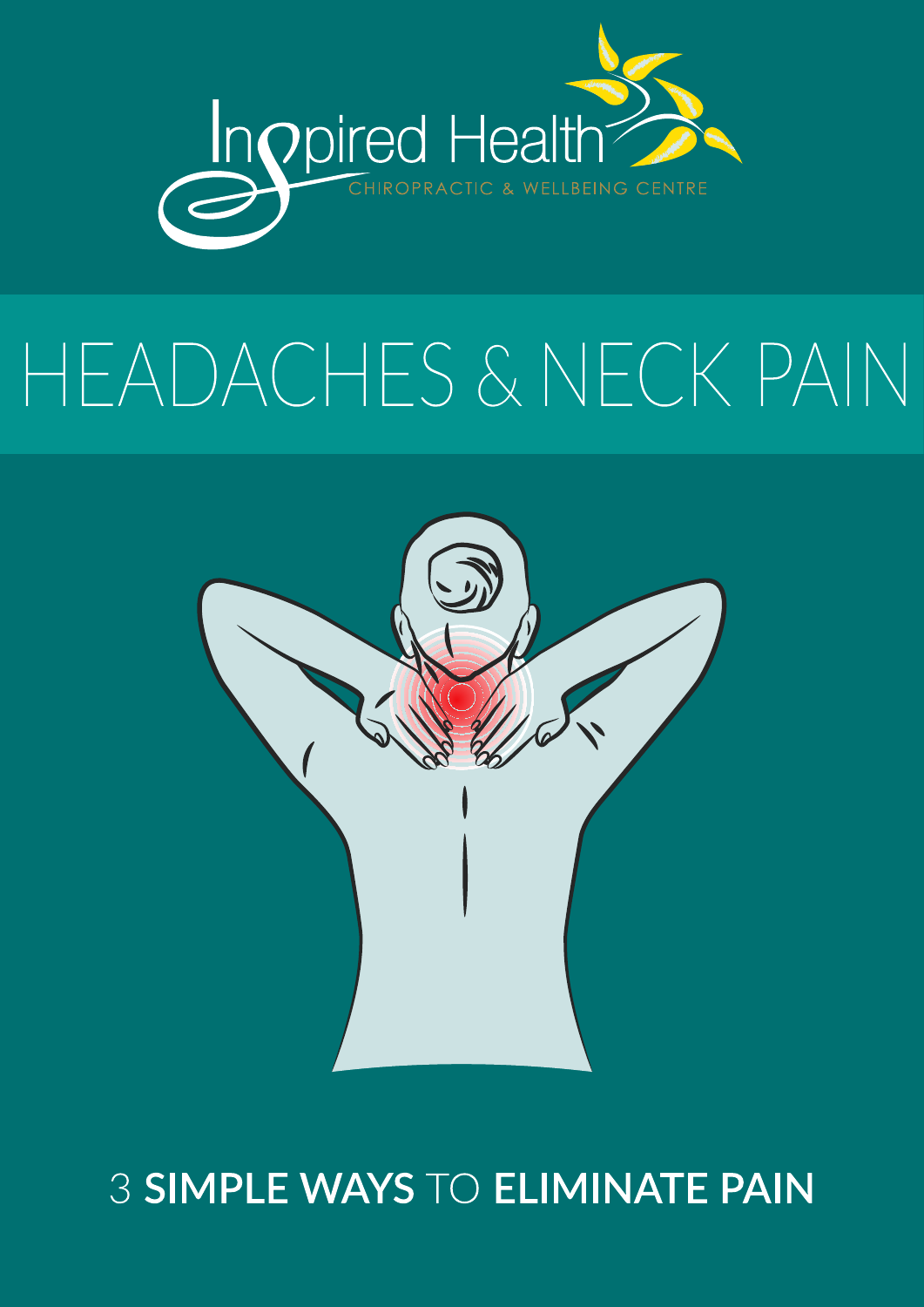

## 3 SIMPLE WAYS TO ELIMINATE PAIN HEADACHES & NECK PAIN

About the Author - Doctor of Chiropractic Alexandra Smiljanic



Alex has worked within the Chiropractic profession since 2008 and has supported thousands of patients on their journey to better health.

Alex and her team are passionate about supporting all patients with bespoke care to ensure that their physical and emotional wellbeing is the best it can be. She is trained in biomechanics, orthopaedics and neurology to ensure the optimum functioning of nerve, muscle and joint systems in the body. Alex also has additional training in paediatric and pregnancy care.

Alex currently supports the development of new Chiropractors in the profession and runs training for practice owners to ensure the best patient care countrywide. She works as a consultant for complicated neurological cases within the clinic.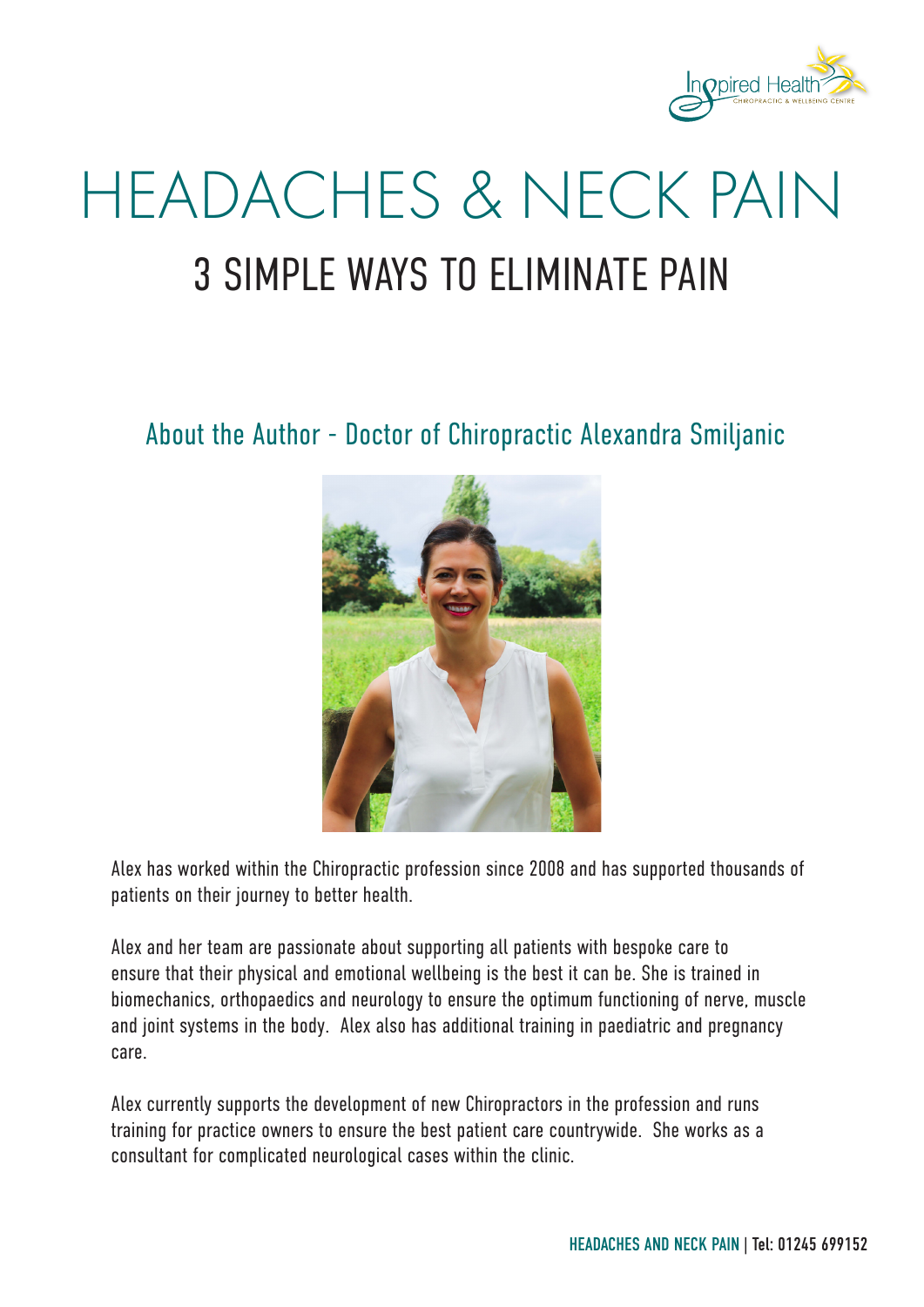

#### Headaches and neck pain 3 simple ways to eliminate pain

Headaches and neck pain are extremely common. So much so, that we almost think they are normal. However, pain is the body's way of letting us know that there is a problem. Neck pain and headaches can commonly be caused by 2 problems:

#### 1) Problem 1: The Nerves

In your neck there are 3 nerves which send messages up into the head. These messages work our muscles and support our balance when we turn. They also work with some nerves that supply the face. Small joints in your neck (the facet joints), which should move freely, can become stuck or irritated and cause inflammation. This inflammation can then irritate the nerves. This can cause local neck pain or can refer to the head in several patterns.

#### 2) Problem 2: The Muscles

The neck also contains a number of muscles which allow us to move our head in every direction. These muscles can become short and tight, most commonly from sitting at a desk all day, which can cause pain when we move. They can also refer pain to the head in a pattern known as a 'trigger point referral'.

Very frequently nerve irritation and muscle pain occur at the same time, which can become extremely painful.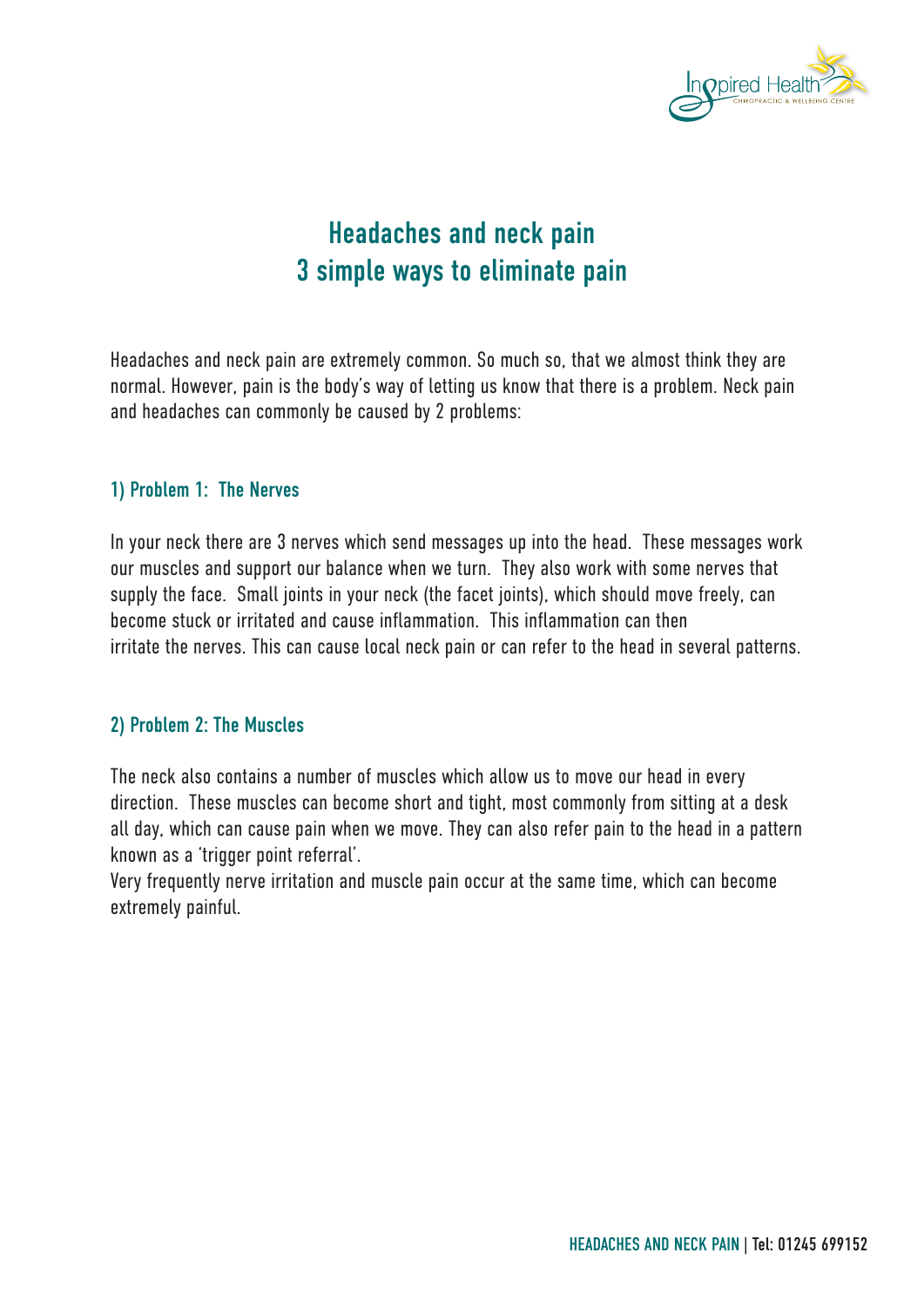

#### How can we eliminate pain? Here are our 3 simple ways

#### 1) THE ROLLED-UP TOWEL

If nerves are irritated and muscles are tense and tight (especially when we are stressed), we can relax these muscles and take pressure away from the nerve by using a rolled-up towel.

Take a small hand towel and roll it long ways to about a 6 cm thickness. Lying on your back (face up) on a flat surface (ideally not a bed as you will sink into it), place the rolled-up towel down under your neck where the back of your skull meets your neck. You head should become slightly bent forward.

Relax on the towel for 10 minutes breathing gently. You should feel the neck muscles relaxing and often will feel a reduction in your pain.



@ relatingazierc.com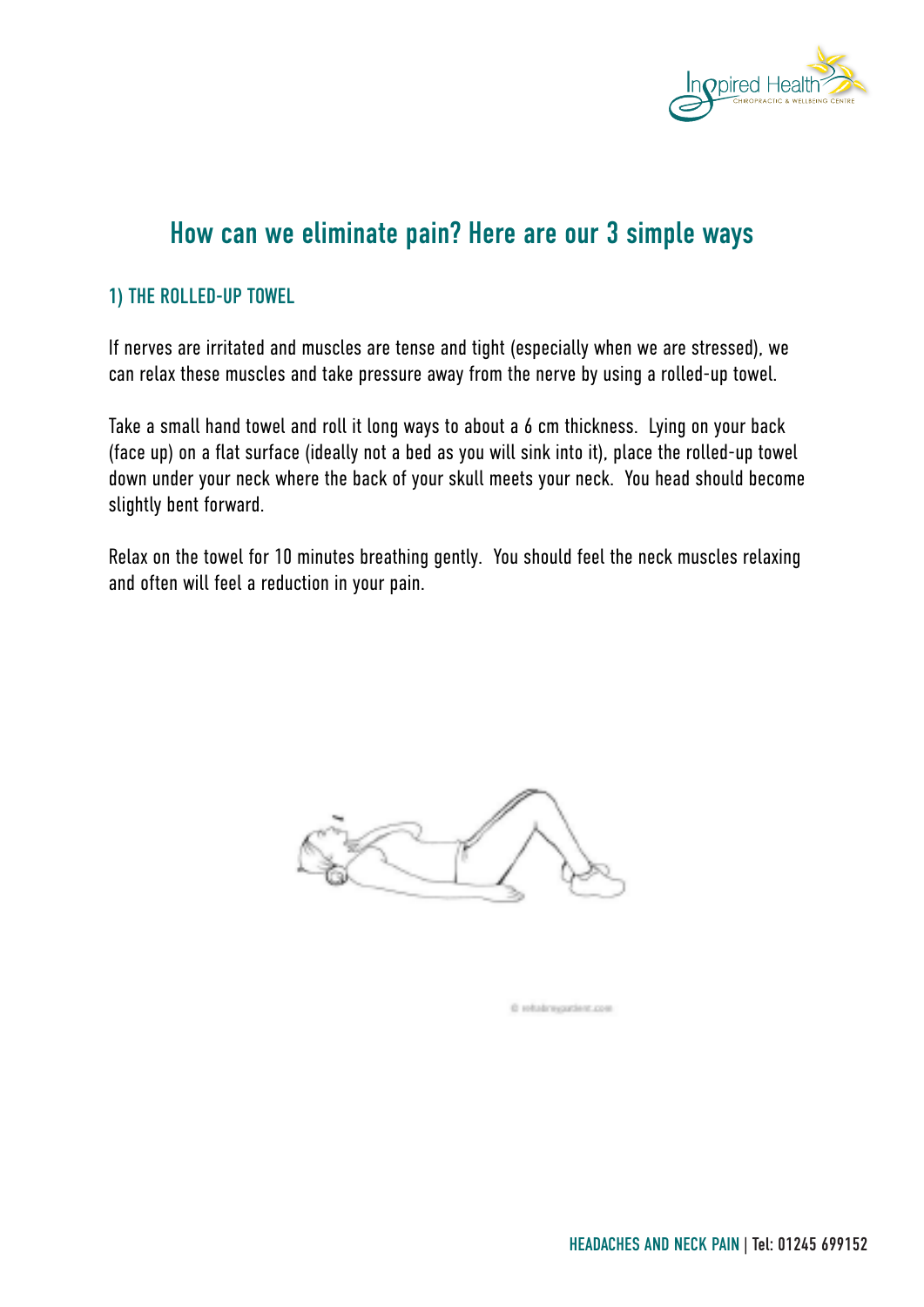

#### 2) AVOID SITTING ON A PC, TABLET OR PHONE FOR LONG PERIODS

Our heads are heavy. They weigh on average 10-11 pounds and are about 8 % of your body weight. The weight of the head is designed to be

supported by the whole of the spine. In modern living, we often sit and look forwards and down. This pulls our neck forward, causing it to

balance on only the neck joints. This also causes extra stress on the muscles and can lead to neck joints becoming stuck. To reduce this, we recommend the following:

- Sit straight at a desk or table (rather than twisted on a sofa or chair). This allows your spine to be as straight as possible to support the weight of your head.
- Position your PC, Tablet or phone in front of your eyes, as close to eye level as possible. This reduces tension on your neck muscles.

• Only look at your device for 30 minutes at a time. In our busy lives, this can often be difficult to achieve. We are not however, recommending you take a break. Just standing up and walking around you desk and sitting back down can be enough to reset you head and neck position.

#### 3) GENTLE STRETCHES

When muscles become stressed or tense, they often shorten. By gently stretching the neck we can often relieve and prevent some of the pain we experience in our neck.

#### EXERCISE 1

• Sitting comfortably in an upright position gently tip your right ear to your right shoulder. Hold for 10 seconds, breathing gently.

• Sitting comfortably in an upright position gently tip your left ear to your left shoulder. Hold for 10 seconds, breathing gently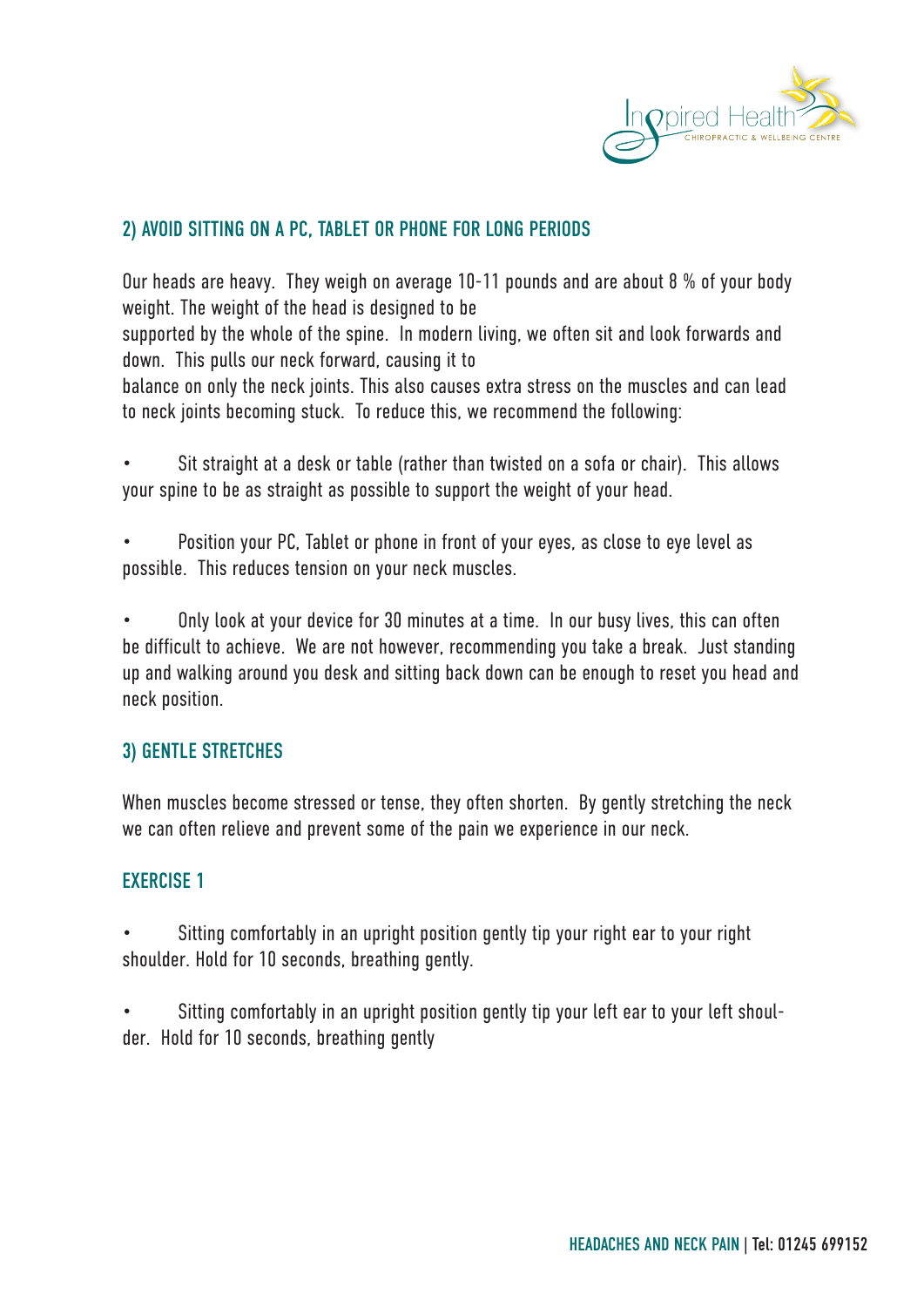



#### EXERCISE 2

Sitting comfortably in an upright position, take your arms up 45 degree to your sides. Then draw your arms back as if you are squeezing a ball between your shoulder blades. Hold for 10 seconds, breathing gently.



#### EXERCISE 3

• Sitting comfortably in an upright position gently turn your head to the right as far as your comfortably can. Hold for 10 seconds, breathing gently.

Sitting comfortably in an upright position gently turn your head to the left as far as you comfortably can. Hold for 10 seconds, breathing gently

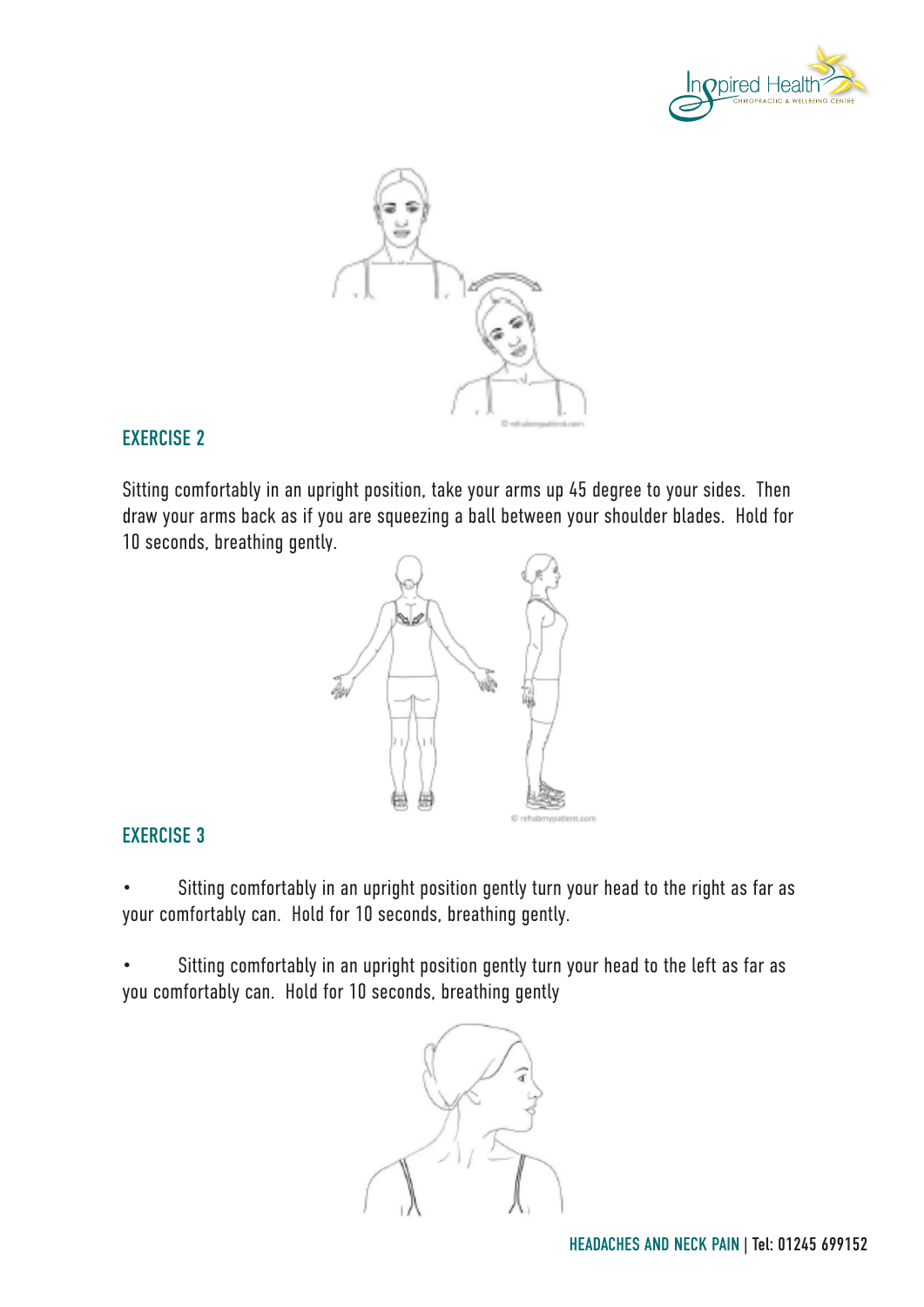

#### BE CHECKED AND TREATED BY A PROFESSIONAL

We have covered some easy ways to support in reducing neck pain and headaches. However, often they can be more complicated as they can:

- be caused by a Trauma i.e. a whiplash
- involve a trapped nerve
- originate from a disc problem
- be hormonal or diet related
- be linked with migraines or more.

A Chiropractor will take a detailed case history and thoroughly assess your spine, nerves and muscles to find the root of your pain. They can often use X-rays and MRIs to diagnose or rule out other conditions that cause pain. This is very important when looking after neck pain and headaches, as it ensures we are taking care of the underlying cause. Should your problem be nerve, muscle or joint based, chiropractors use very gentle techniques to un-trap nerves, rebalance joints and relax muscles to reduce and relieve your pain.

Massage is a wonderful way to relax tight muscles, relieve tension and reduce stress. Trigger point massage reduces headache pain referred from neck muscles. Sports massage offers deep tissue work to break down knots in the muscles and relaxing massage offer an overall stress reduction.

#### **CONCLUSION**

So here are our 3 ways to reduce headaches and neck pain. To get the best results we recommend a combination of all the advice above. Most importantly, stay active, and seek professional advice if any of your

symptoms worsen or you are unsure where to begin.

Should you wish for any help, advice or support, please feel free to call us on 01245 699152 for a free telephone consultation.